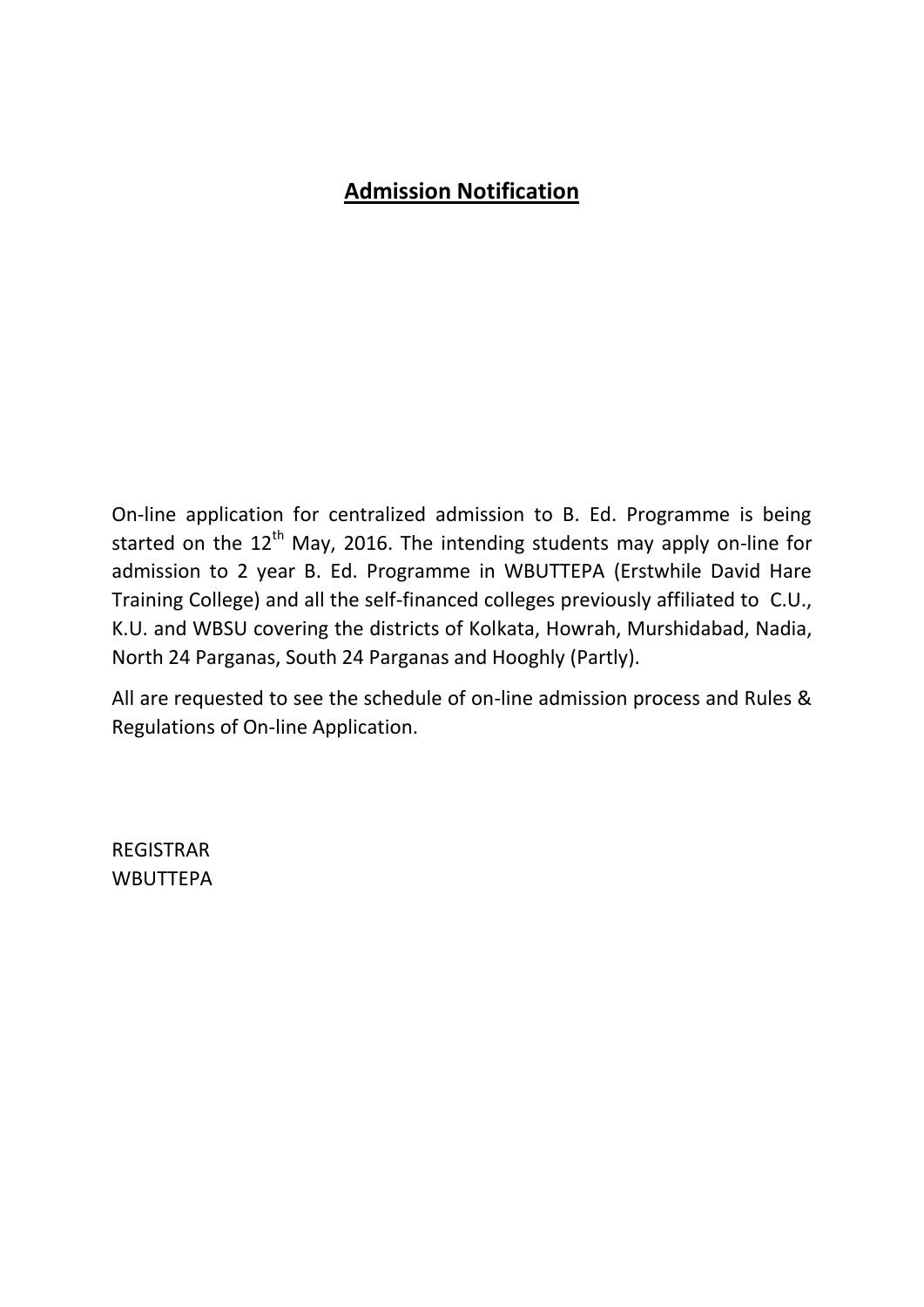#### **Rules & Regulations of Online Application for B.Ed. Admission**

- **1. Medium of instructions: Bengali/ English**
- **2. The B.Ed. programme shall be of a duration of two academic sessions, which can be completed in a maximum of three years from the date of admission to the programme.**
- **3. 20% of the seats (for self-financed colleges) and 50% of the seats for the WBUTTEPA (erstwhile David Hare Training College), will be reserved for Deputed teachers of classes IX-XII. Deputed teachers mean the teachers serving as substantive posts.**

#### **4. Eligibility:**

- **Candidates should be Graduates in a school subject from a recognized university.**
- **Candidates with at least 50% marks either in the Bachelor's Degree(General) / or in the Master's Degree in School subjects are eligible to apply.**
- **Bachelor's in Engineering or Technology with Science and/or Mathematics, with 55% marks or any other qualification equivalent thereto, are also eligible for admission. Such candidates are required to enter the marks of B.E/ B. Tech. in the row of Honours Degree. M.E. / M. Tech result (if any) will be entered in the Master's Degree row.**
- **Honours Graduates in school subject should enter the Honours marks only in the row of Bachelor's degree (Honours).**
- **In case of General Graduates, the total marks obtained in general subjects should be entered in the row of Bachelor's degree (General).**
- **For candidates with less than 50% marks in the honours degree, the total marks of pass and Honours subjects will be considered. If it becomes 50% or more, that score will be entered in Graduation (General) row.**
- **For fresh candidates, merit list will be prepared separately for each school subject based on scoring.**
- **For Deputed Candidates, merit list will be prepared separately for each school subject based on length of service.**
- **5. Reservation of seats for SC/ST/ PWD (Minimum disability 40%) candidates will be as per Govt. Rules. Relaxation of 5 % marks will be admissible as per Govt. rules. The Reservation as stated is not applicable for Self-Financed Colleges.**
- **6. School subjects of teaching offered are those which have been stated in the New Curriculum of WBUTTEPA.**

| <b>School Subjects List</b> |                             |                        |                         |  |  |  |
|-----------------------------|-----------------------------|------------------------|-------------------------|--|--|--|
| <b>Arabic</b>               | <b>Bengali</b>              | <b>Commerce</b>        | <b>Computer Science</b> |  |  |  |
| <b>Economics</b>            | <b>Education</b>            | <b>English</b>         | <b>Fine Arts</b>        |  |  |  |
| <b>Geography</b>            | <b>Hindi</b>                | <b>History</b>         | <b>Life Science</b>     |  |  |  |
| <b>Mathematics</b>          | <b>Music</b>                | <b>Philosophy</b>      | <b>Physical Science</b> |  |  |  |
| <b>Political Science</b>    | <b>Psychology</b>           | <b>Sanskrit</b>        | <b>Sociology</b>        |  |  |  |
| <b>Urdu</b>                 | <b>Food &amp; Nutrition</b> | <b>Home Management</b> |                         |  |  |  |
|                             |                             |                        |                         |  |  |  |

#### **7. Admission procedure for B.Ed. Course (Fresh):**

**Admission will be on the basis of scores against marks obtained in qualifying examinations and as**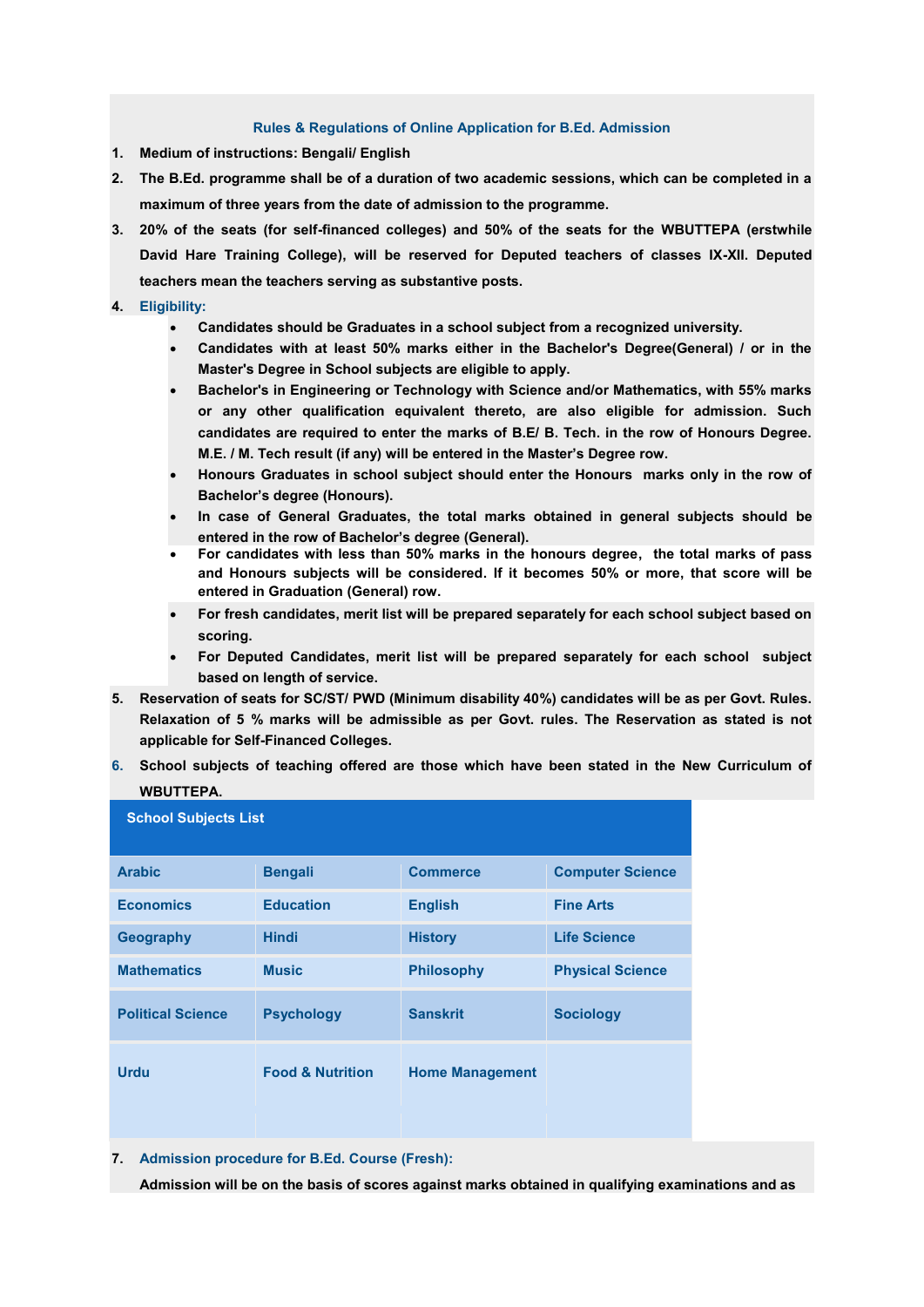**per norms of University. Maximum Scores against marks for different level of examinations will be as follows:** 

|           | • i) Madhyamik/Equivalent Examination |    |
|-----------|---------------------------------------|----|
|           | • ii) Higher Secondary Examination    |    |
|           | • iii) Graduation (General/Pass)      | 20 |
|           | • iv) Graduation (Honours)            | 30 |
|           | $\bullet$ v) B. E./ B. Tech.          | 30 |
| $\bullet$ | vi) Master's Degree                   |    |

### **8. Calculation of Scores against marks for different examinations will be as follows:**

| Name of the Examination                 | <b>Total</b><br>marks | <b>Marks</b><br><b>Obtained</b> | %of Marks<br>(a) | Weightage<br>(b) | <b>Score</b><br>$(a \times b)$ |
|-----------------------------------------|-----------------------|---------------------------------|------------------|------------------|--------------------------------|
| <b>Madhyamik/Equivalent Examination</b> |                       |                                 | M                | 0.2              | <b>M X 0.2</b>                 |
| <b>Higher Secondary Examination</b>     |                       |                                 | M                | 0.2              | $M \times 0.2$                 |
| <b>Graduation (General/Pass)</b>        |                       |                                 | M                | 0.2              | $M \times 0.2$                 |
| <b>Graduation (Honours)</b>             |                       |                                 | M                | 0.3              | $M \times 0.3$                 |
| B.E./B.Tech.                            |                       |                                 | M                | 0.3              | $M \times 0.3$                 |
| <b>Master's Degree</b>                  |                       |                                 | M                | 0.3              | $M \times 0.3$                 |

For scoring in HS, the marks obtained in best five subjects excluding Environmental Studies will be considered.

9. **Deputed Teachers (as per NCTE norms) from recognized Secondary & Higher Secondary School of West Bengal are eligible to apply.**

**For Deputed Candidates** 

**Applicants deputed by School must submit an attested copy of M.C. resolution recording the approval of Service in regard to his/her service with the form.** 

**Following additional documents are required to be submitted positively on the day of joining the B.Ed. programmes in institutions under the University:** 

- **1. Release order from the Headmaster / Headmistress.**
- **2. Attested copy of M.C. resolution with regards to his/her deputation, countersigned by D. I. of Schools (Secondary).**
- **3. Certificate from Competent Authority whether the candidate teaches in Class IX or above.**
- **4. Three copies of passport size photographs of the applicant.**
- **5. A certificate with the following information is to be submitted from the Secretary or Headmaster/Headmistress (where he/she is serving) and counter signed by the D.I. of Schools of the District concerned:** 
	- **Certified that the School is in receipt of aid on full/ deficit/ lumpsum grant basis or that school in unaided or salary deficit scheme one.**
	- **Certified that she/he is duly approved teacher.**
	- **Certified that she/he is being deputed by the school for undergoing two year B.Ed. Courses (2016- 2018)**

Candidates pursuing any other course in the WBUTTEPA or any other University during 2016-18 academic session are not eligible for admission to the B. Ed. programme for the session 2016-18.

**Application fee is Rs. 500/- for General candidates and Rs.300/- for SC/ST candidates**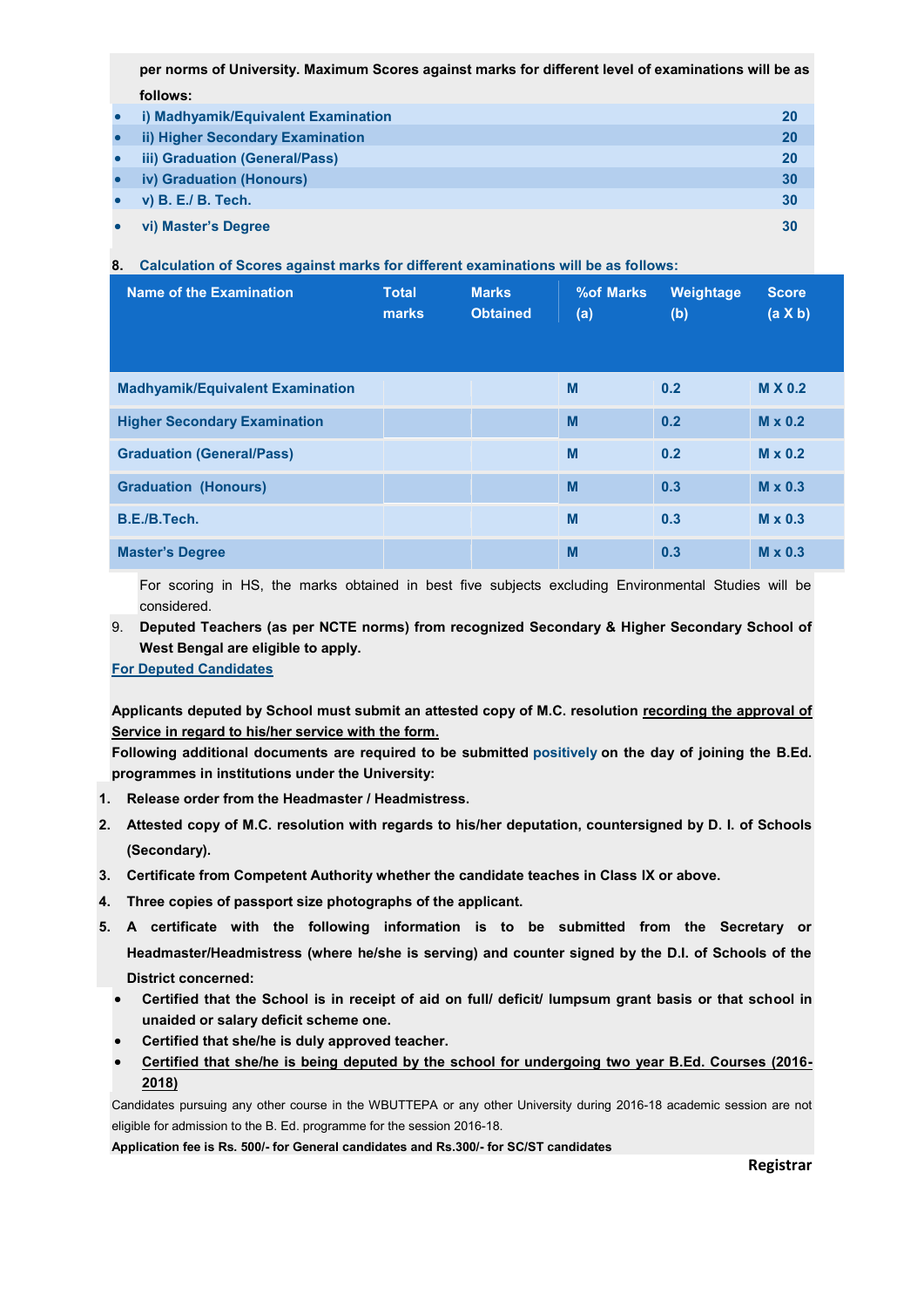## **Schedule of Centralized on-line Admission to B.Ed Programme (2016-18) under**

### **WBUTTEPA**

| <b>SI</b> | <b>Events</b>                                                                                                  | <b>Date</b>                                         |  |  |
|-----------|----------------------------------------------------------------------------------------------------------------|-----------------------------------------------------|--|--|
| No.       |                                                                                                                |                                                     |  |  |
| 1.        | <b>On-line Application Starts on</b>                                                                           | 12.05.2016 (Thursday)                               |  |  |
| 2.        | Last Date of On-line Application                                                                               | 23.05.2016 (Monday)                                 |  |  |
| 3.        | Last date of submission of Application fee                                                                     | 25.05.2016 (Wednesday)                              |  |  |
| 4.        | Publication of Subject-wise merit list                                                                         |                                                     |  |  |
| 5.        | Publication of College wise and subject wise intake                                                            | 30.05.2016 (Monday)                                 |  |  |
| 6.        | Giving option for preference of Colleges                                                                       | 31.05.2016 to 03.06.2016<br>(Tuesday to Friday)     |  |  |
| 7.        | <b>Online 1st</b> Counselling                                                                                  | 06.06.2016 (Monday)                                 |  |  |
| 8.        | Deposition of Seat Booking fee                                                                                 | 07.06.2016 to 09.06.2016<br>(Tuesday to Thursday)   |  |  |
| 9.        | Publication of College wise vacant seats (2nd round)                                                           | 10.06.2016 (Friday 2 <sup>nd</sup> Half)            |  |  |
| 10.       | <b>Automatic Upgradation &amp;</b><br>Online 2 <sup>nd</sup> Counselling                                       | 14.06.2016 to 15.06.2016<br>(Tuesday to Wednesday)  |  |  |
| 11.       | Deposition of Seat Booking fee (Not applicable for<br>Applicants who have deposited seat booking fees earlier) | 15.06.2016 to 16.06.2016<br>(Wednesday to Thursday) |  |  |
| 12.       | Publication of College wise vacant seats (3rd round)                                                           | 17.06.2016 (Friday 2 <sup>nd</sup> Half)            |  |  |
| 13.       | <b>Automatic Upgradation &amp;</b><br>Online 3rd Counselling                                                   | 19.06.2016 to 20.06.2016<br>(Sunday to Monday)      |  |  |
| 16.       | Deposition of Seat Booking fee (Not applicable for<br>Applicants who have deposited seat booking fees earlier) | 20.06.2016 to 21.06.2016<br>(Monday to Tuesday)     |  |  |
| 17.       | Publication of College wise vacant seats (4 <sup>th</sup> round)                                               | 22.06.2016<br>(Wednesday 2 <sup>nd</sup> half)      |  |  |
| 18.       | Submission of fresh choice of Preference (only for the<br>remaining applicants, if any)                        | 23.06.2016 to 25.06.2016<br>(Thursday to Saturday)  |  |  |
| 19.       | <b>Final on line Counselling</b>                                                                               | 27.06.2016 (Monday 2 <sup>nd</sup> half)            |  |  |
| 20.       | <b>Deposition of Seat Booking fee (final)</b>                                                                  | 28.06.2016 to 29.06.2016<br>(Tuesday to Wednesday)  |  |  |
| 21.       | Final list of the admitted Students (College wise)                                                             | 30.06.2016<br>(Thursday)                            |  |  |
| 22.       | Commencement of the academic session                                                                           | 01.07.2016 (Friday)                                 |  |  |

**Registrar**